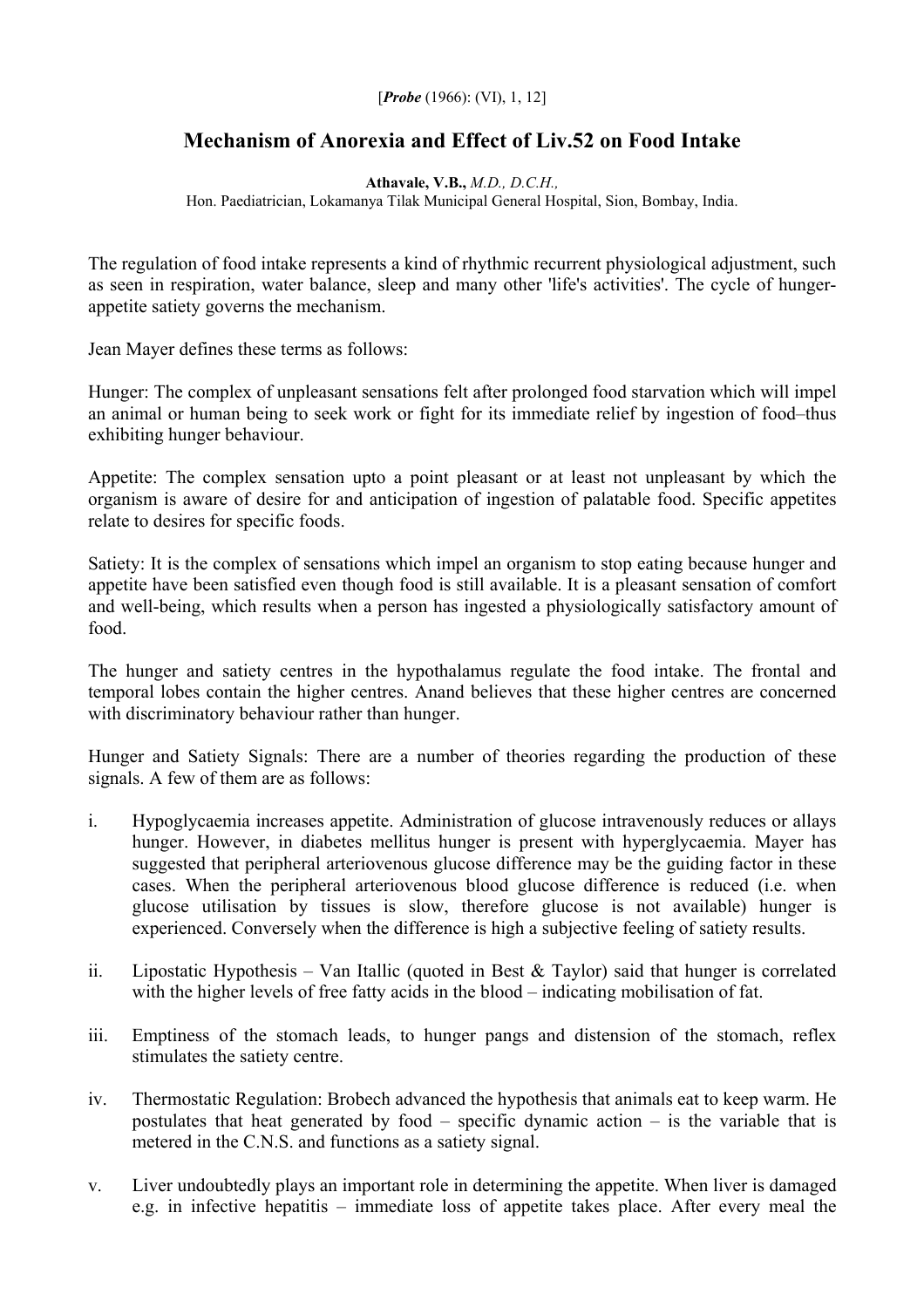essential nutrients are converted into metabolites in the liver. They finally enter the blood and are circulated. These metabolites may stimulate feeding centre or inhibit the satiety centre – thus leading to more food consumption (Stanley Davidson *et al.*).

Anorexia: This denotes a pathological absence of appetite. At all ages anorexia is a constant accompaniment of all acute and chronic diseases except in certain neuroendocrinological disorders like diabetes, hyperthyroidism, brain tumours etc. Sometimes negative behaviour in children may lead to reduced food intake. Drugs often influence appetite. Antibiotics increase appetite presumably by controlling infection, but on prolonged use may decrease appetite by destroying the normal bacterial flora. Vitamin  $B_{12}$  in large doses also increases appetite. Reserpine increases food intake and thereby may cause obesity. Amphetamine accelerates weight loss by inhibiting food intake i.e. causes anorexia. The thyroid hormone increases appetite but does not cause weight gain. Anabolic steroids and testosterone increase the weight without much effect on appetite. Corticosteroids increase the appetite though the exact mechanism is not known. But they cause retention of fluids and other side effects.

Kale *et al.*, have shown that by administering Liv.52 to albino rats a significant gain in weight was noticed during  $3<sup>rd</sup>$  and  $6<sup>th</sup>$  weeks.

Sheth *et al.,* have observed in a clinical study that administration of Liv.52 relieved the symptom of anorexia due to various causes.

Damle and Deshpande have shown that Liv.52 has a marked anabolic effect both in tuberculosis and non-tubercular patients and the gain in weight noticed was 2 to 6 lb., in a period of one to two months of therapy.

## **MATERIAL AND METHODS**

In order to assess the effect of Liv.52 on appetite, a clinical study was undertaken on 400 children, upto 12 years of age, attending the Paediatric Out-patients of the Lokamanya Tilak Municipal General Hospital, Sion, Bombay. These children were brought to the hospital for various minor and major complaints such as cold, cough, fever, diarrhoea, respiratory infections, etc. After these ailments were cured, most of these children were in a run down condition and their presenting complaint was anorexia.

Out of the 400 children every third child was kept as a control. So in all 263 children were given Liv.52 while 137 children were on placebo. No vitamins or general tonics were given during this period.

| Total No.      | $Liv.52$ Group | Control group (Placebo) |
|----------------|----------------|-------------------------|
| . <sup>.</sup> |                |                         |

All these 400 children were followed up for a period of six months. Long period of follow-up was particularly chosen so that any side effects of the drug, if present, could be noticed.

The following dosage of Liv.52 was adopted. Infants below 2 years were given 10 drops 3 times a day. Children between 2 and 5 years were given 20 drops three times a day and children above 5 years were given 2 tablets 3 times a day.

Observations: Four hundred children attending L.T.M.G. Hospital, Sion, attending for various ailments were given specific therapy for the particular diseases. After these ailments were cured, they were selected for the trial. Out of these, 263 were given Liv.52 while 137 were given placebo and acted as controls.